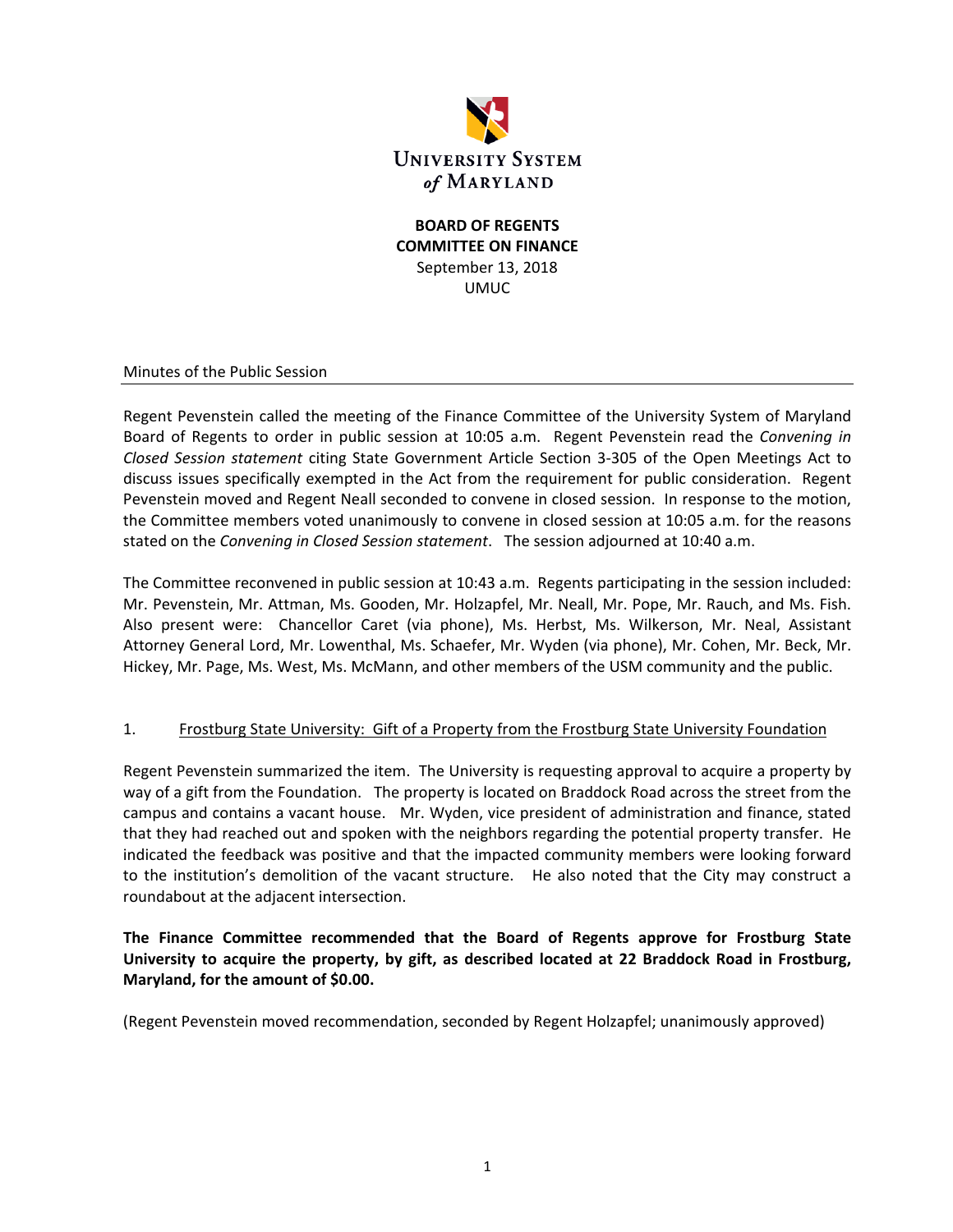### 2. Towson University: Athletic Field Improvements

Regent Pevenstein summarized the item. He stated that the University is requesting approval of a project to provide field turf upgrades for an existing women's soccer competition field and a larger practice field used by men's and women's lacrosse and football. As it stands now, the natural grassplaying surface for these fields requires extensive maintenance, as the fields are used both by athletics and community sports camps. The new turf is more durable and will also allow the fields to be used during cooler and wetter months. The total cost of the project is \$4,900,000. Regent Pevenstein indicated that while the project is less than the \$5 million threshold for Board approval, the action item is coming before the Board because one source of the funding is from Towson. Regent Pevenstein then asked Mr. Lowenthal, vice president for administration and finance, if he would like to offer some remarks. Mr. Lowenthal emphasized that the project would address equity in women's sports on the campus and storm water issues.

**The Finance Committee recommended that the Board of Regents approve the athletic field improvements project as described for Towson University and authorize the expenditure of \$4,900,000, to include \$3,300,000 in State General Obligation Bonds and \$1,600,000 in institutional funds.** 

(Regent Pevenstein moved recommendation, seconded by Regent Gooden; unanimously approved)

### 3. University System of Maryland: Review of Capital Improvement Projects

Mr. Beck highlighted a few of the projects in the semi-annual report provided to the Committee—a \$129 million construction award for Towson's New Science Building, a pre-construction award for the UMES School of Pharmacy and Health Professions facility, and the completion of the \$305 million Health Sciences Facility III at University of Maryland, Baltimore. In response to a question about the status of the Pharmacy building, Mr. Beck indicated that as far as he knew, both the project and project funding were on schedule.

### **The report was accepted for information purposes.**

The meeting was adjourned at 10:59 a.m.

Respectfully submitted,

 Robert L. Pevenstein Chairman, Committee on Finance